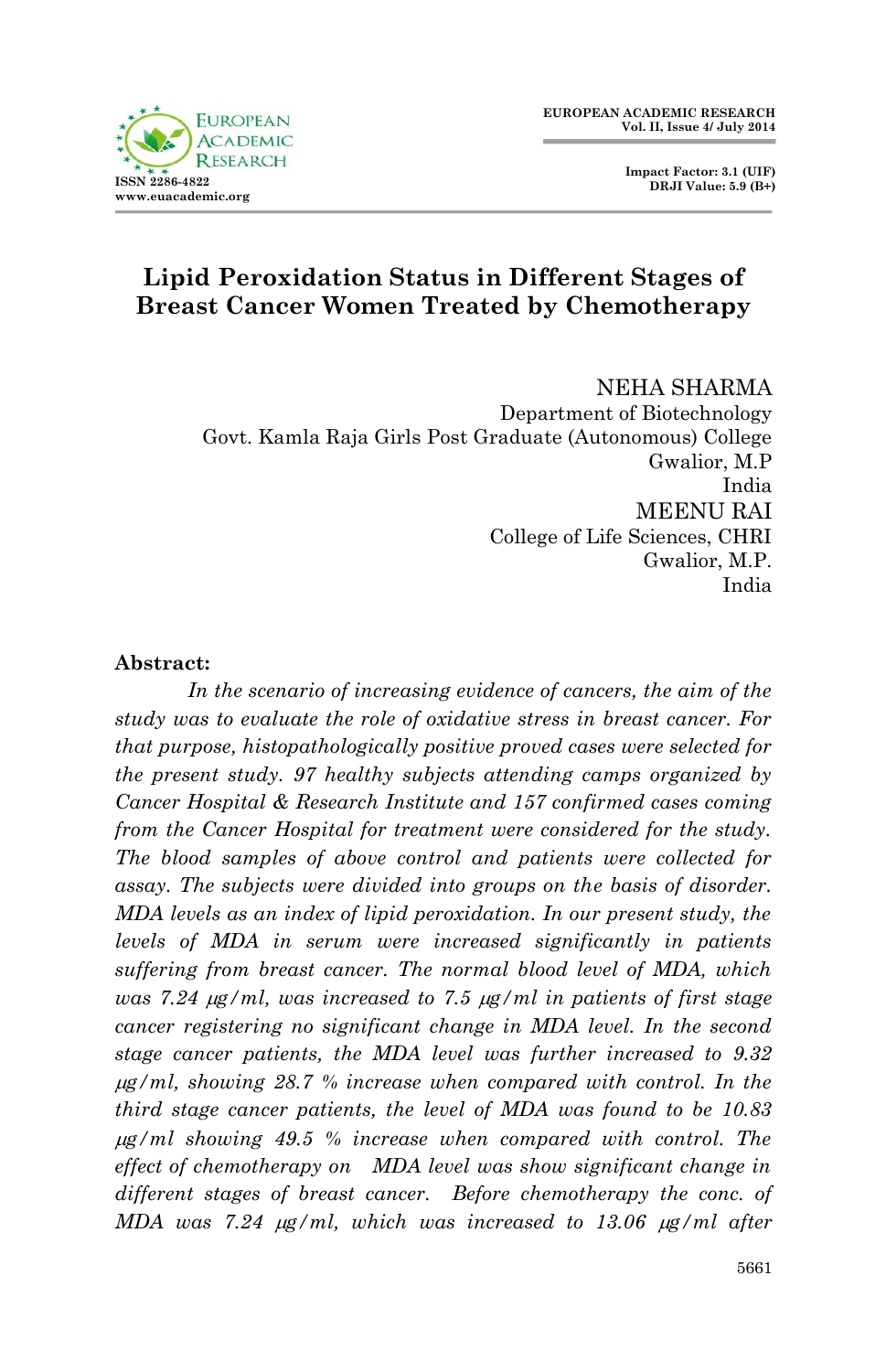*chemotherapy, showing the 80.39 % increase. The high levels of serum MDA indicate increased lipid peroxidation in breast cancer.*

**Key words:** lipid peroxidation, MDA, chemotherapy.

# **Introduction**

Breast cancer is a malignant tumor that has developed from cells of the breast. A malignant tumor is a group of cancer cells that may invade surrounding tissues or spread to distant areas of the body. Breast cancer is the second most common cancer in women. Experimental investigations as well as clinical and epidemiological evidence reveal that reactive oxygen metabolites (ROM) are involved in initiation, promotion and progression of carcinogenesis, where inactivation or loss of certain tumor-suppressor genes have occurred (Haris , 1989).

Free radicals are formed in both physiological and pathological conditions in mammalian tissues. In healthy conditions at cellular level, a subtle balance exists between the free radical generation and the antioxidant defense. Reactive Oxygen species (ROS) are essential for multiple normal physiological processes like cell differentiation (Abe *et al*., 2000), apoptosis (Ghosh, 1998), cell immunity and cellular defense against microorganisms (Lajarin *et al*., 1999) at low concentrations. Excess generation of these oxygen free radicals and oxidants generate a phenomenon called oxidative stress which cause oxidative damage to biomolecules resulting in lipid peroxidation, mutagenesis and carcinogenesis. There is accumulating evidence from animal and human systems implicating a role of oxidative stress and lipid peroxidation in the development of breast cancer (Mianying Wang *et al*., 1996). Several studies reported that malonoaldehyde; the end product of lipid peroxidation can cause cross-linking in lipids, proteins and nucleic acids (Freeman BA 1982). It is also evident that overproduction of ROS/RNS (Kang, 2002) plays an important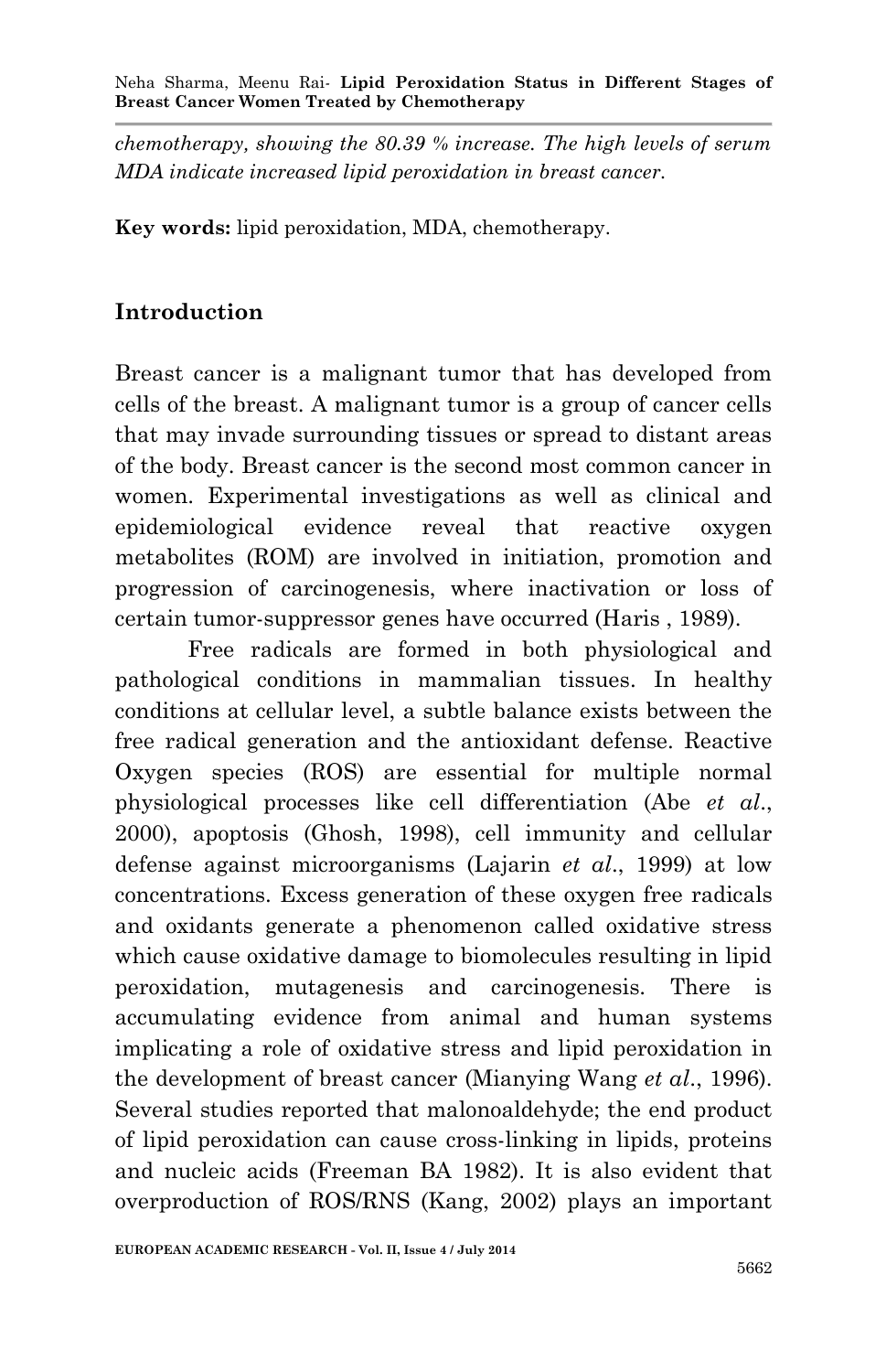role in the promotion and progression of human cancers, including breast cancer (Aghvami *et al*., 2006, Yeh, 2005). The human body is equipped with certain enzymatic and nonenzymatic antioxidant systems (Faruk Tas *et al*., 2005*).*

Most patients with breast cancer are treated with a combination of the anticancer chemotherapy drugs. These antineoplastic agents cause a reduction in antioxidant levels because their toxicity increases the peroxidation of the unsaturated fatty acids of membrane phospholipids (Conklin KA. 2004). Their main adverse effects may be heart damage (cardio toxicity) and vomiting which considerably limits their usefulness. (Simůnek T. 2009).

Therefore the current study aimed to investigate the effect and association of breast cancer on lipid peroxidation, as well as effect of chemotherapy treatment on breast cancer patients.

## **Material and method**

Histopathologically positive proved cases were selected for the present study. 97 healthy subjects attending camps organized by Cancer Hospital & Research Institute and 157 confirmed cases coming from the Cancer Hospital for treatment were considered for above study. The blood samples of above control and patients were collected for assay.

The subjects were divided into following groups on the basis of disorder:

- Normal healthy subjects
- Stage I subjects
- Stage II subjects
- Stage III subjects

## **Lipidperoxidation**

Lipidperoxidation in haemolyasate was measured by method of Ohkawa *et al.,* (1979).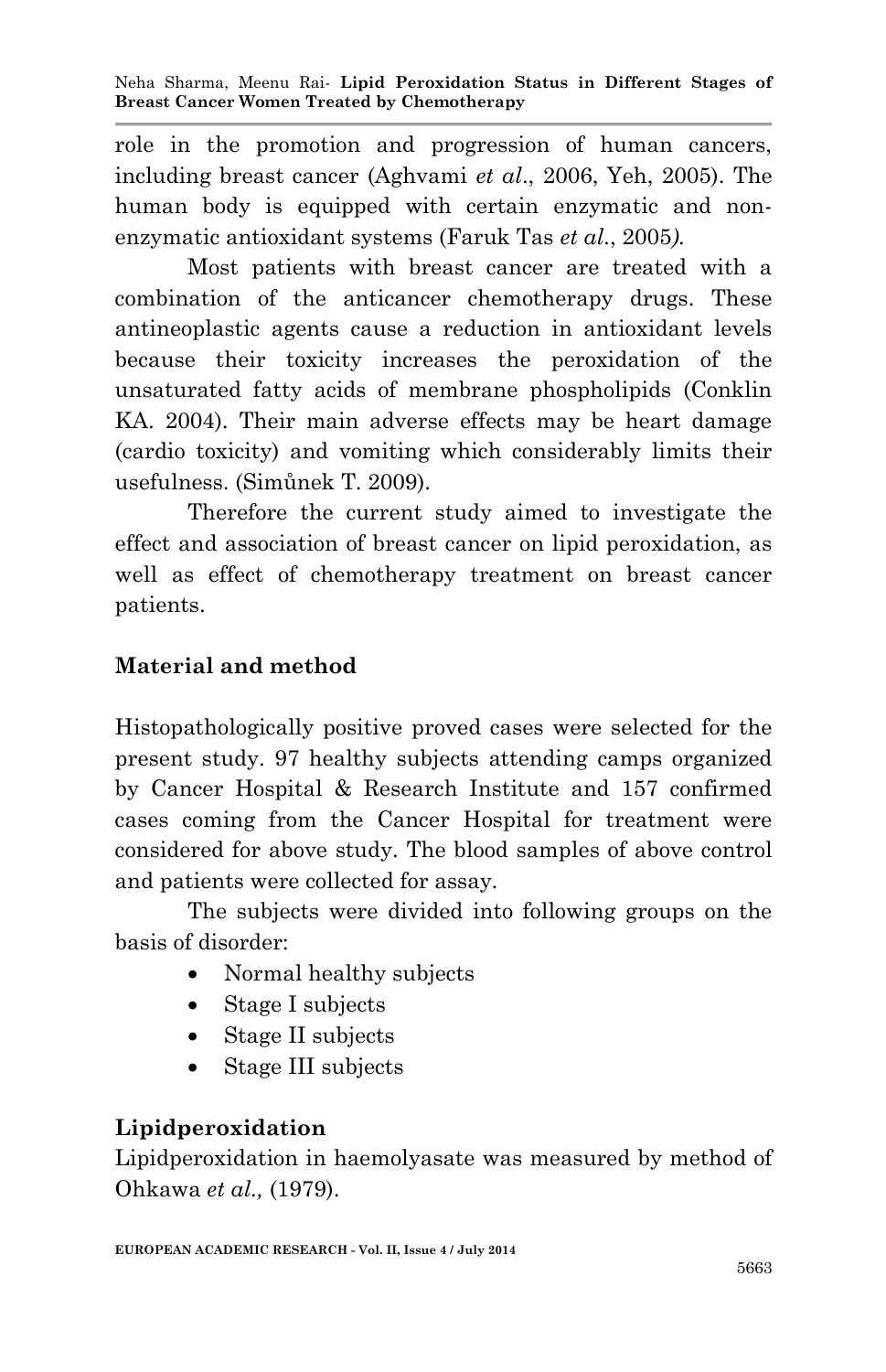### **Result and discussion**

Lipid peroxidation plays an important role in the control of cell division. Low concentration of oxygen free radicals has been reported to stimulate cell proliferation; whereas high levels induce mutagenecity, cytotoxicity and cell death (Kang, 2002). Cellular fatty acids are readily oxidized by ROS to produce lipid peroxyl radicals and lipid hydro peroxides. Lipid peroxyl radicals can subsequently propagate into MDA. (Rice et al, 1993). These lipid radicals can diffuse through membranes, thus modifying the structure and function of membrane and resulting in a loss of cell homeostasis (Chaudhary et al, 1994). The products of lipid peroxidation are easily detected in blood plasma and have been used as a measure of oxidative stress. The most commonly measured product is MDA. In addition the unsaturated aldehydes produced from these reactions have been implicated in modification of cellular proteins and other materials (Packer 1994, Weir et al 1996).

In our present study MDA levels were found to be significantly changed in different stages of breast cancer patients. The levels of MDA in serum were increased significantly in patients suffering from breast cancer. The normal blood level of MDA, which was  $7.24 \text{ µg/ml}$ , was increased to 7.5  $\mu$ g/ml in patients of first stage cancer registering no significant change in MDA level. In the second stage cancer patients, the MDA level was further increased to 9.32  $\mu$ g/ml, showing 28.7 % increase when compared with control. In the third stage cancer patients, the level of MDA was found to be  $10.83 \mu g/ml$  showing  $49.5 \%$  increase when compared with control. The effect of chemotherapy on conc. MDA level were show significant change in different stages of breast cancer. The conc. of MDA was significantly increased in patients suffering from breast cancer. Before chemotherapy the conc. of MDA was  $7.24 \mu g/ml$ , which was increased to  $13.06$ g/ml after chemotherapy, showing the 80.39 % increase.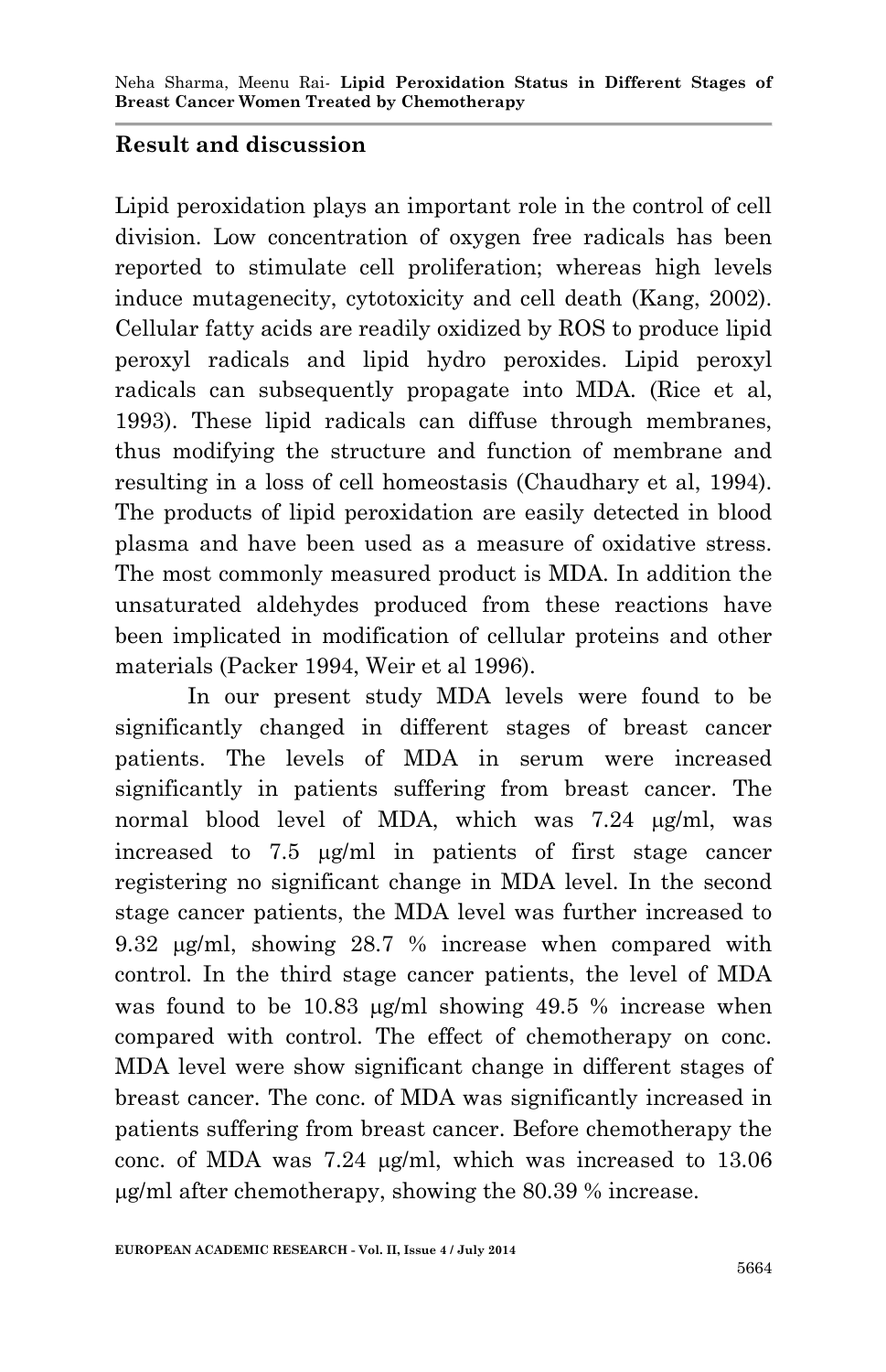Neha Sharma, Meenu Rai*-* **Lipid Peroxidation Status in Different Stages of Breast Cancer Women Treated by Chemotherapy**

Our results are in accordance with the finding of various workers like Kumaraguruparan et al (2002), and Khanzode (2004) shows that level of MDA increased gradually as compared to control groups and the maximum rise occurs at stage III. The enhanced LPO may also be due to depletion of the activities of enzymes SOD, GST, GPx, and catalase which are the free radical scavenging enzymes or higher production of O**<sup>2</sup>**  and  $H_2O_2$  and subsequent increase in the MDA level. There is a possibility of the accumulation of both the ROMs which may result in significantly higher LPO at cellular and molecular levels. However some contradictory reports indicating lower lipid peroxidation measured by plasma TBA has also been reported in breast cancer patients (Seven et al, 1998).

Changes in the state of lipid peroxidation seem to be a great feature of cancer cells and may be a prerequisite to cell division (Brawn *et al*, 1981). The increased lipid peroxidation in chemotherapy treated cancer patients may also be due to a poor antioxidant system (Szatrowski *et al*, 1991).

**Table 1: Comparison of lipid peroxidation in different stages of breast cancer** 

| Parameter | Control Group   | Stage I         | Stage II            | Stage III              |
|-----------|-----------------|-----------------|---------------------|------------------------|
|           | $(n=97)$        | $(n=37)$        | $(n=50)$            | $(n=46)$               |
| TBARS     | $7.24 \pm 0.07$ | $7.50 \pm 0.11$ | $9.32 \pm 0.16$ a,b | $10.83 \pm 0.21$ a,b,c |

#### **Table 2: Effect of chemotherapy on lipid peroxidation in breast cancer patients**

| Parameter           | TBARS                |
|---------------------|----------------------|
| Before chemotherapy | 7.24±0.074           |
| After chemotherapy  | $13.06 \pm 0.92$ abc |

Values are expressed mean ± SE

Units: TBARS: μg/ml

<sup>a</sup>p< 0.05 values are significant vs control group;  $b<sub>p</sub> < 0.05$  values are significant vs stage I ;  $c_p$  < values are significant vs stage II group.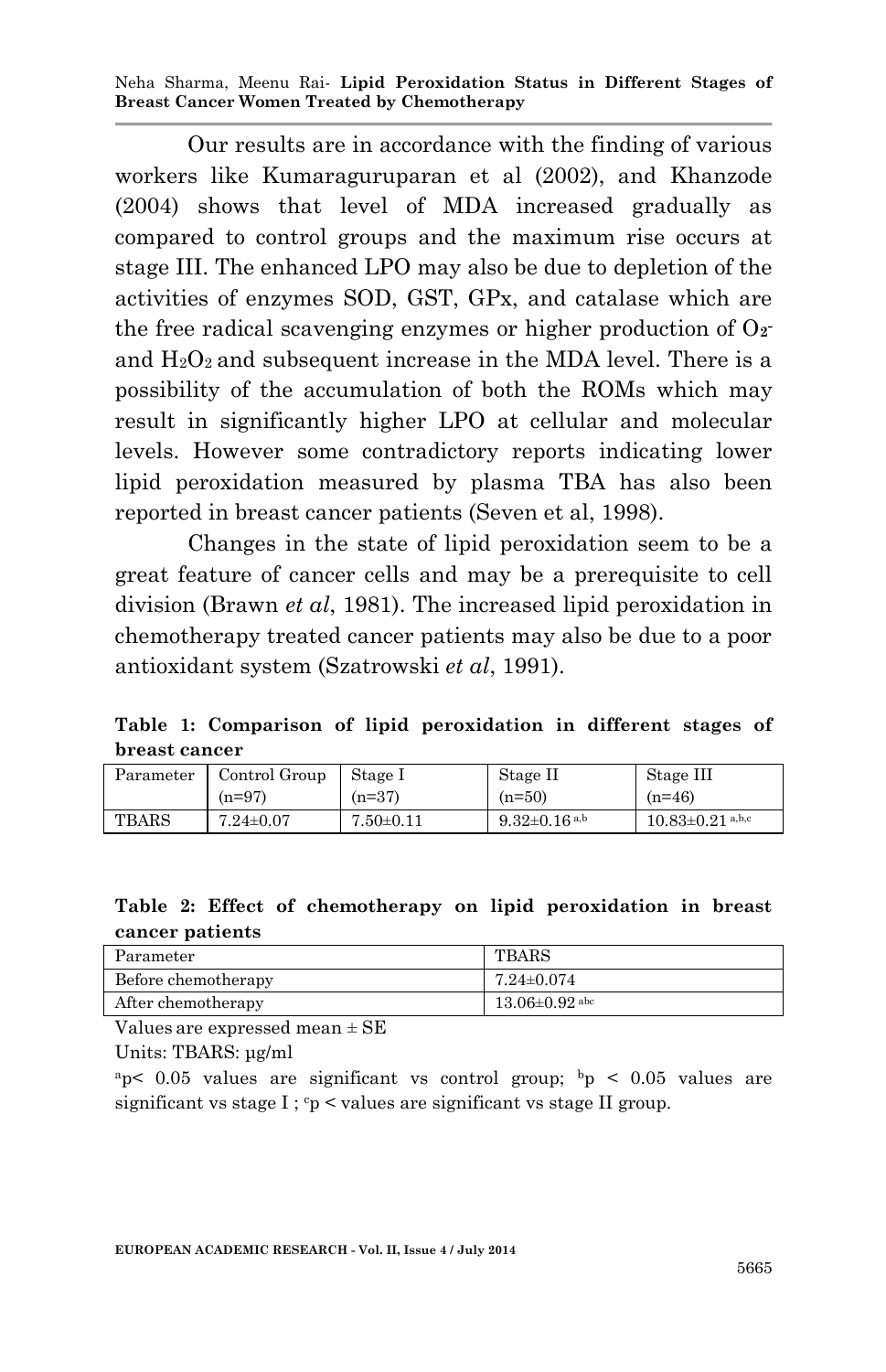### **REFERENCES:**

- Abe, J.I., Okuda, M.Q., Huang, M., Yoshizumi, B., and Berk, C. 2000. "Reactive oxygen species activate p90 ribosomal S6 kinase via Fyn and Ras." *J. of Biol Chemistry* 275: 1739-48.
- Aghvami, T., Djalali, M., and Kesharvarz, A. 2006. "Plasma level of antioxidant vitamins and lipid peroxidation in breast cancer patients." *Iran J. Publ. Health* 35: 42-7.
- Chaudhary, A.K., Nokubo, M., Marnett L.J., and Blair, I.A. 1994. "Analysis of the malondialadehyde-2' deoxyguanosine adduct in rat liver DNA by gas chromatography/ electron capture negative chemical ionization mass spectrometry." *Bio/mass spectrum* 23:457-464.
- Conklin, K.A. 2004. "Chemotherapy-associated oxidative stress: impact on chemotherapeutic effectiveness." *Integr Cancer Ther.* 3:294–300.
- Faruk, Tas, Hansel, H., Belce, A., Ilvan, S., Argon, A., Camlica, H., and Topuz E. 2005. "Oxidative stress in breast cancer." *Med Oncol* 22 (1): 11-5.
- Freeman, B.A. and Crapo, J.D. 1982. "Biology of disease: free radicals and tissue injury." *Lab Invest.* 47: 412-26.
- Ghosh, J. and Myers, C.E. 1998. "Inhibition of arachiodonate 5 lipoxygenase triggers massive apoptosis in human prostate cancer cells." *Proceedings of the National Academy of Sciences of the United States of America* 95: 13182-87.
- Haris, C. 1989. "Individual variations among humans in carcinogenesis metabolism, DNA adduct formation and repair." *Carcinogenesis* 10:1563-66.
- Kang, D.H. 2002. "Oxidative stress, DNA damage, and breast cancer." *AACN Clin Issues* 13 (4): 540-9.
- Khanzode, S.S., Muddeshwar, M.G., Khanzode, S.D., and Dakhale, G.N. 2004. "Antioxidant enzymes and lipid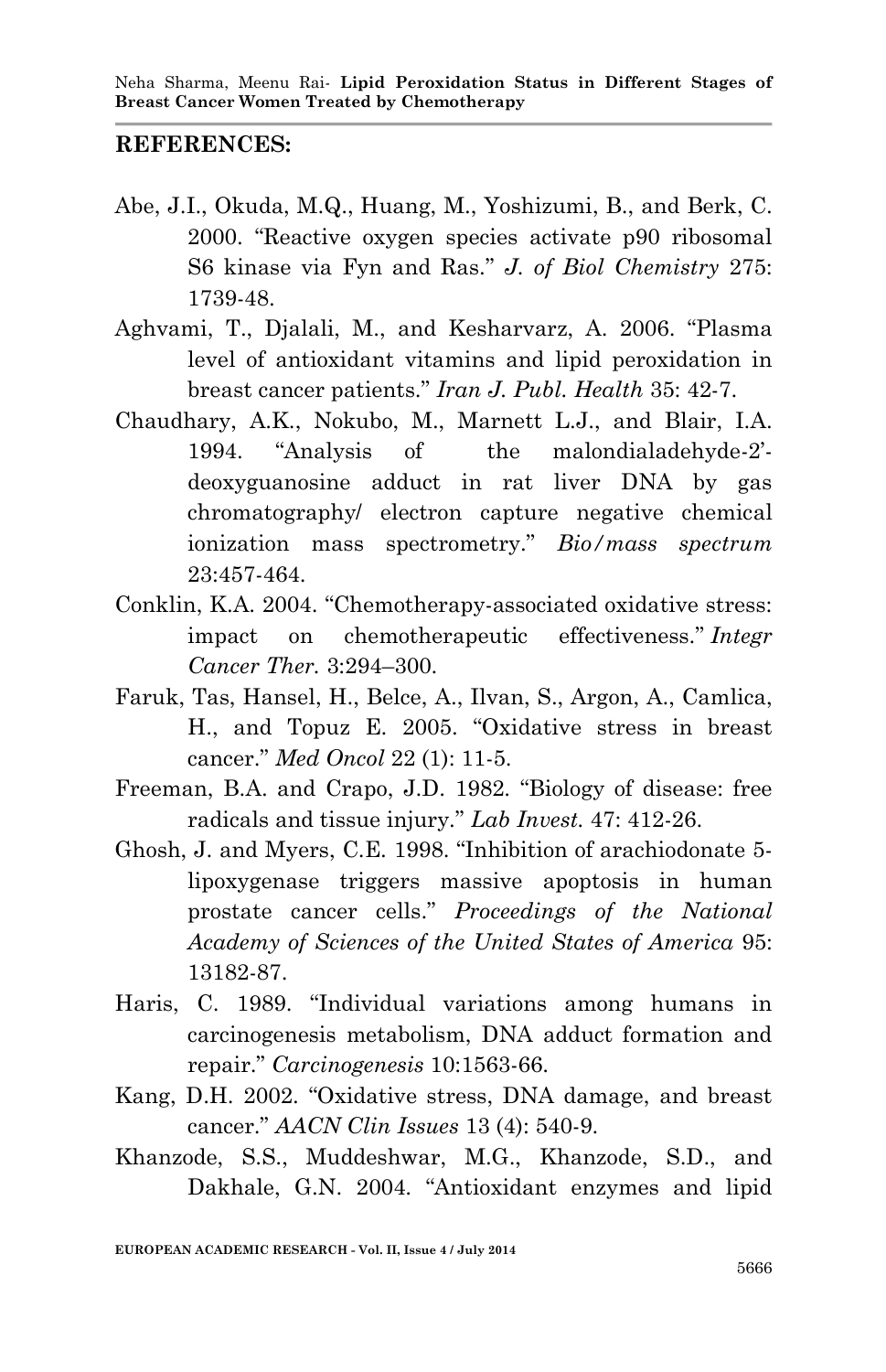peroxidation in different stages of breast cancer." *Free Radic Res* 38 (1): 81-5.

- Kumaraguruparan, R., Subapriya, R., Kabalimoorthy, J. and Nagini, S. 2002. "Antioxidant profile in the circulation of patients with fibro adenoma and adenocarcinoma of the breast." *Clin. Biochem*. 35 (4): 275-79.
- Lajarin, F., Rubio, G., Lorenzo, N., Gamiz, P., Fernandez-Gaselles, T., and Garcia-Penarrubia, R. 1999. "Implication of reactive oxygen species in the antibacterial activity against Salmonella typhimurium of hepatocyte cell lines." *Free Radical Biology & Medicine* 27: 1008-18.
- Ohkawa, H., Onishi, N., and Yagi, K. 1979. "Assay for lipid peroxides on animal tissues by thiobarbituric acid reaction." *Anal. Biochem.* 95:351-358.
- Packer, L. 1994. *Methods in Enzymology; Oxygen Radicals in Biological Systems*. Part C. Academic Press.
- Rice-Evans, C. and Burdon, R. 1993. "Free radical-lipid interactions and their pathological consequences." *Prog Lipid Res* 32: 71-110.
- Seven, A., Erbil, Y., and Seven, R. 1993. "Breast cancer and benine breast disease patients evaluated in relation to oxidative stress." *Cancer Biochem Biophys* 16:333-45.
- Simůnek, T., Stérba, M., Popelová, O., Adamcová, M., Hrdina, R., and Gersl, V. 2009. "Anthracycline-induced cardiotoxicity: overview of studies examining the roles of oxidative stress and free cellular iron." *Pharmacol Rep.* 61:154–171.
- Szatrowski, T.P. and Nathan C.F. 1991. "Production of large amount of hydrogen peroxides by human tumor cells." *Cancer Res* 51:794-798.
- Wang, Mianying, Kapil Dhingra, Walter N Hittelman, Joachim G, Liehr Mariza de Andrade, and Donghui Li. 1996. "Lipid Peroxidation induced Putative Malondialdehyde -